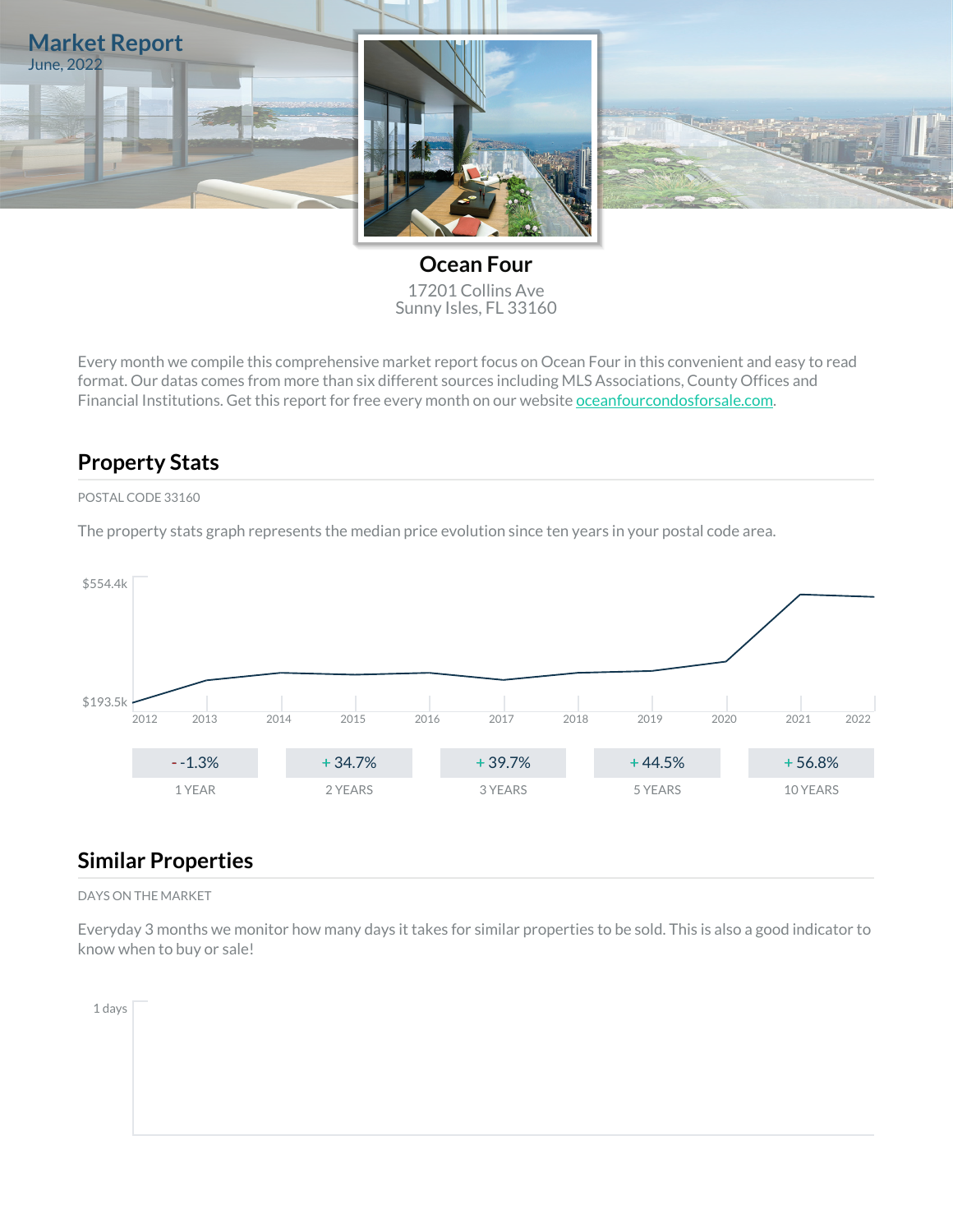## **Mortage Rates**

PER YEAR

Understanding mortgage economics is important when you want to buy with a loan. Below is the historical yearly average mortgage rates in the Unites States retrieved from Freddie Mac©

### 30 YEARS FIXED 4.4%



### 15 YEARS FIXED 3.9%



### 5/1-YEAR ADJUSTABLE 3.9%



## **Schools**

CLOSEST

Having good schools nearby is important if you have kids or plan to rent or sell your home. Ratings are retrieved from the leading independent and nonprofit GreatSchools©

| ELEMENTARY SCHOOL | MIDDLE SCHOOL | HIGH SCHOOL                                                                                      |
|-------------------|---------------|--------------------------------------------------------------------------------------------------|
|                   |               | Aventura City Of Excellence Schodohn F. Kennedy Middle SchodNorth Miami Beach Senior High School |
| 10/10             | 6/10          | 4/10                                                                                             |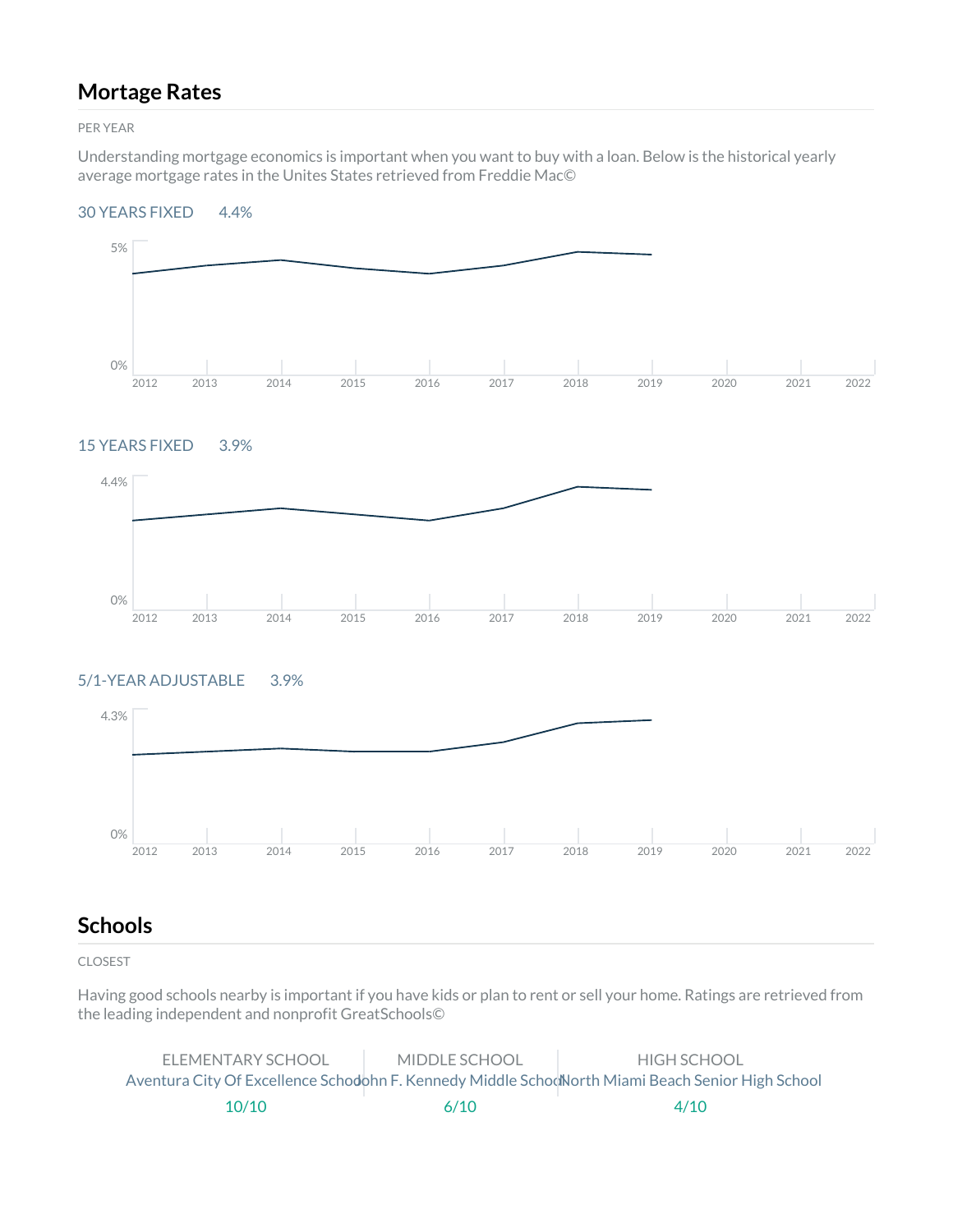# **Insights**

IN OCEAN FOUR

Below the average listing prices of available unit per property type.

% to % CAP RATE Yearly net income when rent

0% NEGOTIABILITY What you can negotiate



Sale within the last month

# **Activity**

SOLD OR RENTED

Below the latest transactions reported by the local MLS Association for Ocean Four

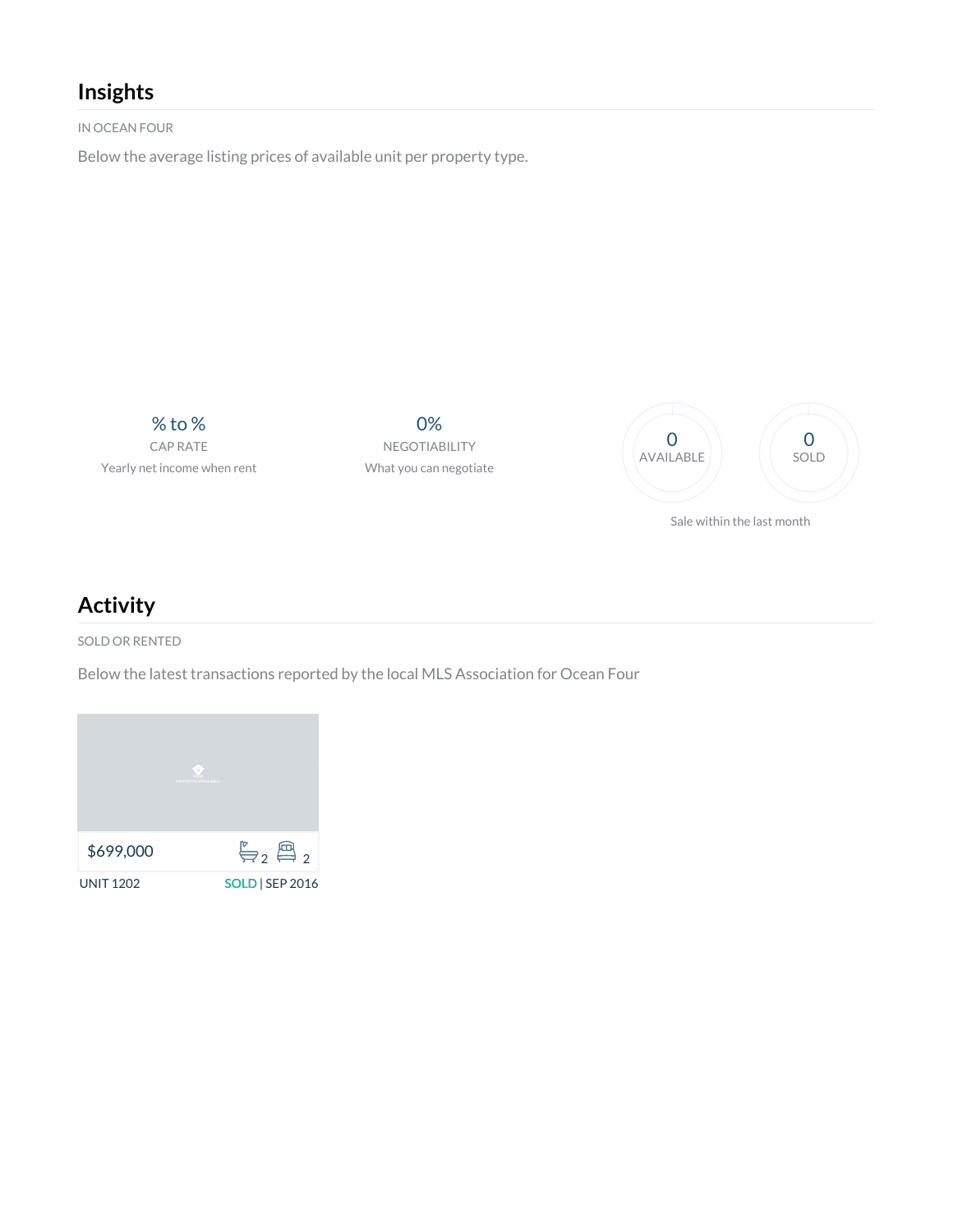# **Sold**

LAST 20 PROPERTIES SOLD IN OCEAN FOUR

| Unit | Price     | Beds/Baths | \$/Sqft | Sqft  | <b>Buying Date</b> | Days on Market |
|------|-----------|------------|---------|-------|--------------------|----------------|
| 1202 | \$699,000 | 2/2        | \$500.7 | 1.396 | Jul 2012           | 279            |